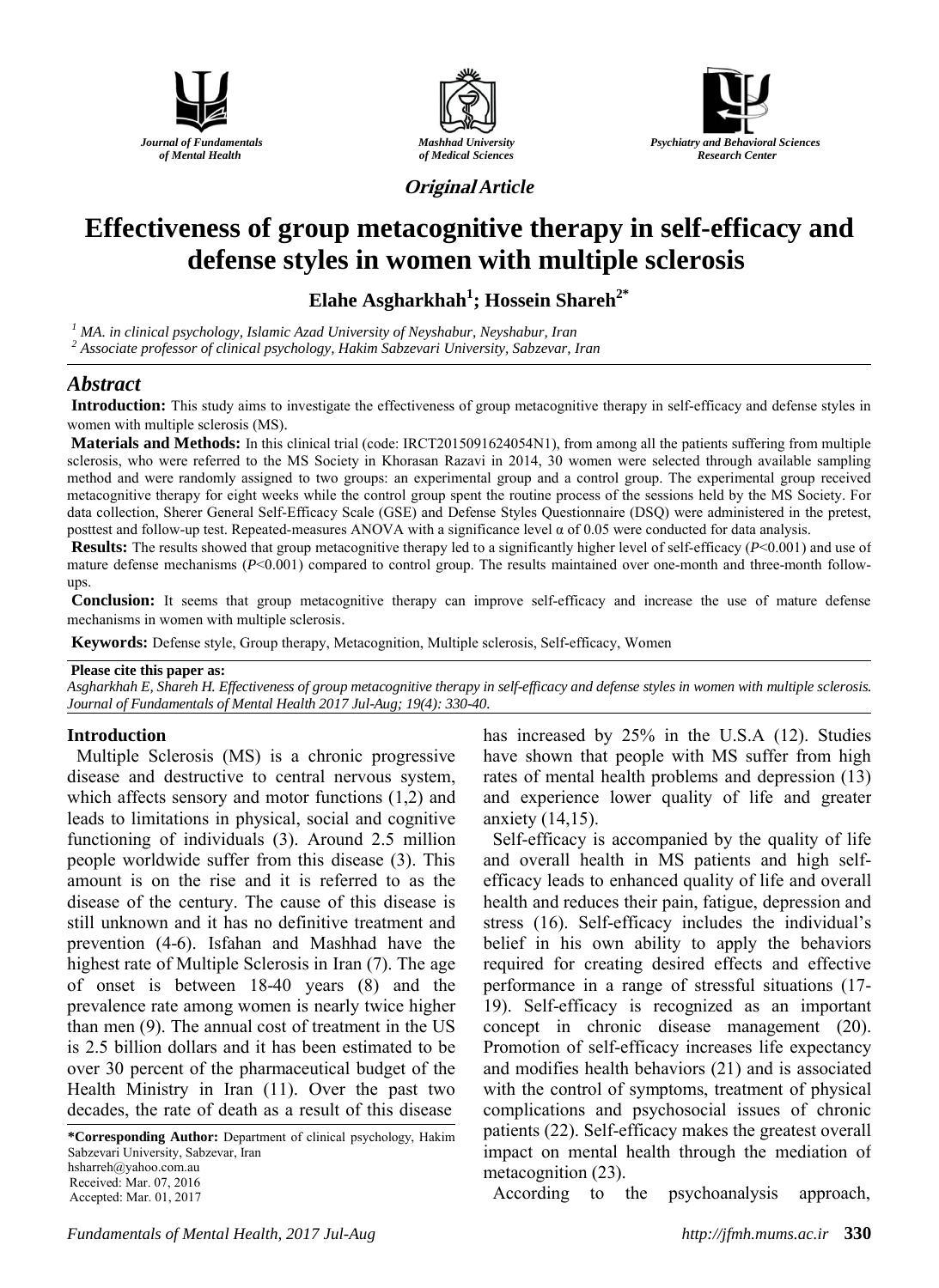individuals use certain defense styles in the face of mental stress, each including special defense mechanisms. These styles are divided into three groups: 1) immature defense styles; 2) neurotic defense styles and 3) mature defense styles (24). Defense styles facilitate the individual´s confrontation with psychological changes and stressful environmental stimuli and lead to continued compatibility of people (25-28). Adaptive defense mechanisms and styles are related to physical and mental health consequences and maladaptive defense mechanisms and styles are associated with many negative health indicators such as personality disorders and depression (29- 31). Mood disorders, especially depression, are further associated with immature defenses and anxiety disorders which are related to neurotic and immature defenses (32-34). Negative emotions are associated with immature and neurotic defenses. When emotional information is not properly received and not evaluated through cognitive processing, helplessness and vulnerability of the individual are predictable. This helplessness can in turn lead to impairment of cognition and emotions of the individual and can increase the possibility of using neurotic and immature mechanisms in stressful situations (35-37).

Recently, metacognition has been examined as the basis of many psychological problems and embraces the knowledge, processes and strategies that assess, monitor and control the cognitions (40-42). In the metacognitive approach, it is assumed that people with cognitive and emotional disorders are involved in extreme control over the relevant information such as thoughts, physical states, temperament and external threats. These processes prevent the attention to new information which may not approve the negative beliefs, resulting in disturbing the subsequent behaviors and maintaining the distress (43). Psychological dysfunction is maintained by a cognitive-emotional management style called cognitive attentional syndrome (CAS) which consists of maladaptive coping strategies like repetitive thinking, threat monitoring, suppression and avoidance and causes the negative thoughts and emotions to continue (44). Cartwright-Hatton and Wells (45) revealed in a study that false metacognitions especially negative beliefs about uncontrollability and danger have the greatest correlation with a set of vulnerability-related measures.

Metacognitive therapy (MCT) is a new approach which has been widely welcomed in the world due to having regular structure, limited number of therapy sessions, emphasis on the process of cognition instead of its content, designing special techniques such as detached mindfulness (DM) and attention training techniques (ATT) and providing specific models for each disorder and their experimental evaluation (43). This approach has been highly effective in understanding and treating disorders such as Generalized Anxiety Disorder (46), Post-traumatic Stress Disorder (46,47), Obsessive-Compulsive Disorder (48,49), Social Anxiety Disorder (50) and Depressive Disorder (51).

Given that self-efficacy makes the greatest overall impact on mental health through the mediation of metacognition (23) and is recognized as an important concept in chronic disease management (20) and since defense mechanisms are associated with emotion regulation which is a main factor in metacognition theory and plays a crucial role in the health of people (25), it seems that self-efficacy and defense mechanisms are related to metacognition and the possibility to promote self-efficacy and defense styles provided by improving the metacognitions. MS is associated with emotional disorders like anxiety and depression (13-15). Metacognitive therapy has a great impact on emotional disorders such as depression and anxiety (46,51). Hence, it can be concluded that probably metacognitive therapy can affect the mental states of MS patients and lead to increased self-efficacy and patients' use of mature defense styles and prevent MS exacerbation. Based on the foregoing, the present study was conducted to investigate the effect of group metacognitive therapy on self-efficacy and defense styles of females with multiple sclerosis.

### **Materials and Methods**

This study has been conducted with the approval of the research deputy of Neyshabour Islamic Azad University and has been registered in Iranian clinical trial website with the code IRCT2015091624054N1. The present research is a clinical trial which was carried out using a pretest- posttest design with a control group together with a two-step follow-up with an interval of one month and three months after the completion of therapy sessions. In this project which lasted from October to March 2014, after making necessary coordination with the authorities of the MS Society in Khorasan Razavi and obtaining the permission for doing the research, all the patients referred to the MS Society of Khorasan Razavi who were interested in participating in the study were enrolled for one month and were given demographic and medical records questionnaires.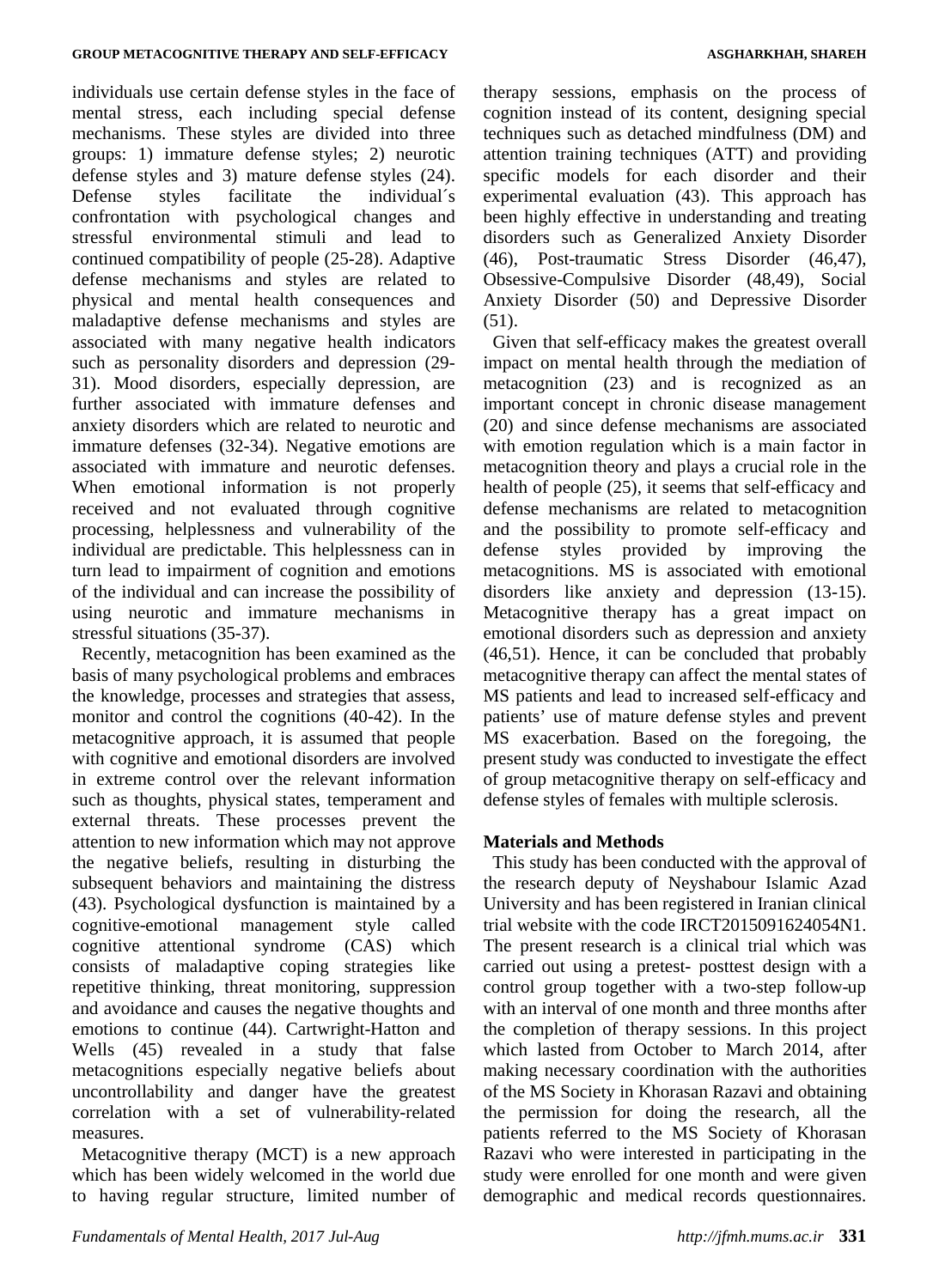Then, of the enrollees (54 individuals), 30 women with MS were selected through available sampling method based on demographic data, medical records and inclusion and exclusion criteria and were randomly assigned into two experimental (metacognitive therapy) and control groups. The inclusion criteria consisted of: (1) final diagnosis of MS development by a neurologist, (2) signing a written consent form for participation in the research, (3) having at least a diploma, and (4) obtaining a score between 1 and 4 in EDSS (Expanded Disability Status Scale) based on the neurologist's opinion. The exclusion criteria consisted of: (1) receiving psychological treatments at least one month before entering the study, (2) having a history of metabolic disease such as thyroid, and (3) absence of more than two metacognitive therapy sessions. Of 54 registered patients, some were excluded from the study: 7 subjects due to EDSS scores of greater than 5, 8 subjects because of education below the standard of a diploma degree, 5 subjects due to absence of more than two sessions and 4 subjects because of receiving psychological treatments before starting the interventions. Finally, 30 people remained as the sample. The subjects were told that they can leave the study whenever they want while they were assured about the confidentiality of their personal information.

## *Research instrument*

*- Expanded Disability Status Scale (EDSS):* EDSS was developed by Kurtzke in 1961, which is used as an indicator to assess the severity of disability in MS patients. This questionnaire measures different states and functions of the central nervous system in eight functioning systems of the body (pyramidal, cerebellar, brainstem, sensory, bowel, bladder, visual and cerebral). In this scale which is scored by a neurologist, patients receive scores from 0 to 10 (depending on the amount of damage to the central nervous system). Score 0 indicates normality and score 10 represents MS-induced death. The greater the damage, the higher the obtained score will be. Scores 1 to 4.5 show MS people with normal walking and scores 5 to 9.5 represent MS patients with walking difficulty (52). The internal consistency is between 0.32 and 0.76 for EDSS and between 0.23 and 0.58 for functioning systems of the individual and inter-rater repeatability  $(ICC<sup>1</sup>)$ was equal to 0.78 and intra-rater repeatability was reported to be between 0.62 and 0.94 (53). In the study by Nunnally, Cronbach's alpha coefficient was obtained to be 0.70 and the repeatability result was

0.70 in group comparison and 0.90 to 0.95 in individual comparison (54). In Iran, Farahani, Azimian, Fallahpour and Karimlou (55) obtained Cronbach's alpha coefficient to be 0.96. In their study, ICC coefficient to examine the relative repeatability of the Persian version in testing times was estimated to be 0.93.

*- Sherer General Self-Efficacy Scale:* This scale has been developed by Sherer and Maddux (56) and includes 23 items. Of these 23 items, 17 are related to general self-efficacy and 6 are associated with self-efficacy experiences in social situations. In this research, a 17-item general self-efficacy questionnaire is used which is scored on a 5-point Likert scale (strongly disagree= 1 to strongly agree= 5). Items 3, 8, 9, 13 and 19 are inversely scored and higher scores suggest greater self-efficacy (57). In 1982, Sherer and Maddux reported the Cronbach's alpha to be 0.86 and to assess the construct validity of the self-efficacy scale, they used its correlation with Rotter Internal-External Locus of Control Scale (-0.287), Personal Control Subscale by Gurin, Lao and Beattie (-0.355), Marlow-Crowne Social Desirability Scale (0.431), Barron Ego Strength Scale (0.290) and Rosenberg Self-Esteem Scale (0.451) (56). In general, based on the investigations conducted, there is an average negative correlation between self-efficacy scores with internal-external locus of control scale and personal control subscale and an average positive correlation between selfefficacy scores with social desirability, ego strength and self-esteem scales (56,58).

In assessing the construct validity of this test, Barati obtained its correlation with Rosenberg selfesteem scale to be 0.61. He reported the Cronbach's alpha of self-efficacy test to be 0.80 in students. Further, he obtained the reliability coefficient of this scale to be 0.76 through Spearman-Brown method and Guttman split-half method (57).

*- Defense Styles Questionnaire (DSQ):* This scale was developed by Andrews, Singh and Bond (59) and consists of 40 items, which evaluates 20 defense mechanisms based on three mature, neurotic and immature defense styles on a 9-point Likert scale (from strongly agree to strongly disagree). The individual's mean score is calculated in these three defense styles and the highest mean indicates the individual's defense style. Defense styles and mechanisms assessed by DSQ are as follows: Mature defense styles including defense mechanisms of sublimation, humor, anticipation and suppression; neurotic defense styles including defense mechanisms of undoing, pseudo-altruism, idealization and reaction formation and immature

 $\overline{a}$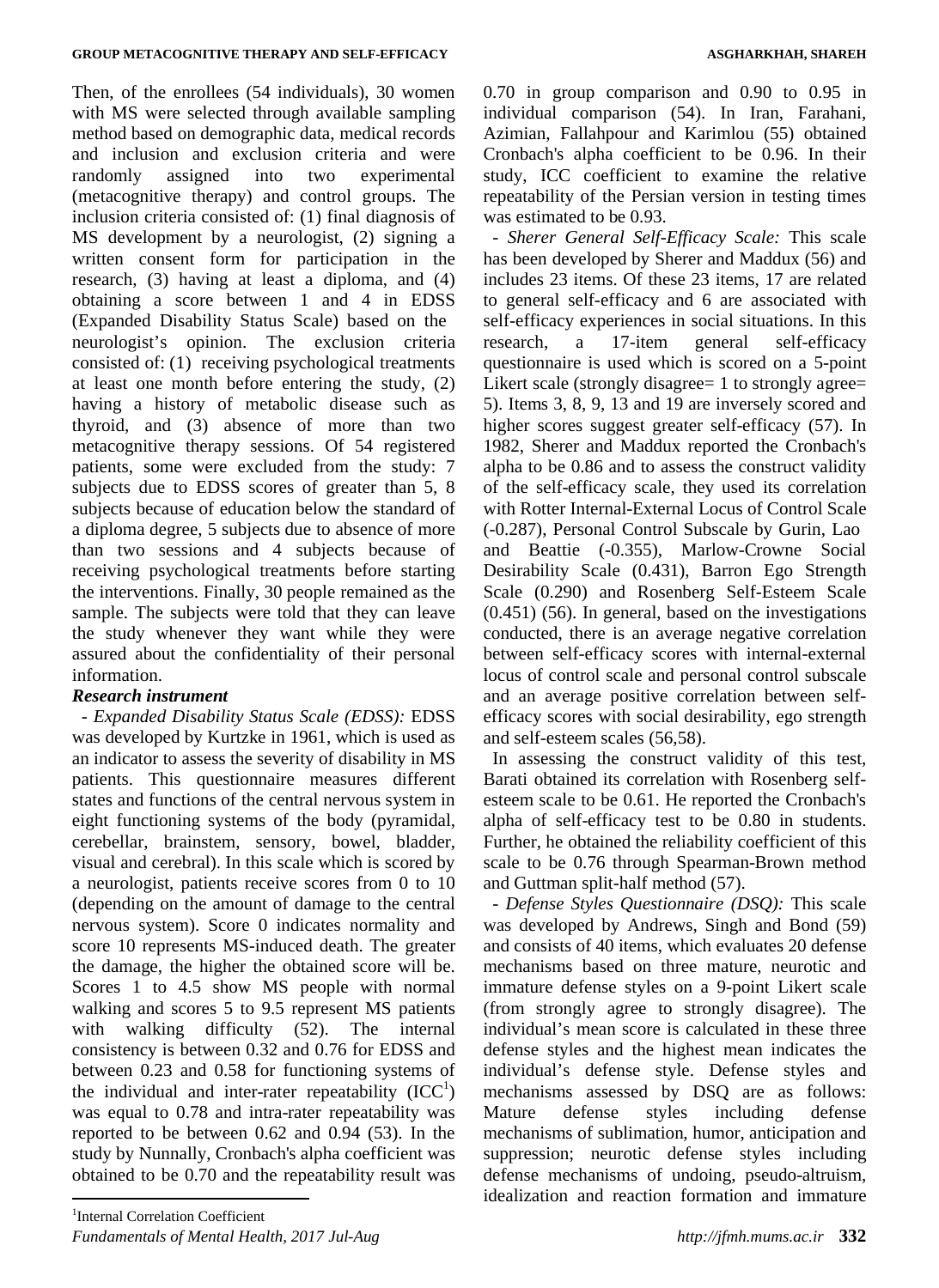defense styles including defense mechanisms of projection, passive-aggressive behavior, acting-out, isolation, devaluation, autistic fantasy, denial, displacement, dissociation, splitting, rationalization and somatization. In 1993, Andrews et al. reported the correlation between the two stages of test run to be between 0.46 and 0.86 and estimated Cronbach's alpha coefficients of 0.68, 0.58 and 0.80 respectively for mature, neurotic and immature defense styles.

The psychometric properties of the Persian version of defense styles questionnaire have been investigated and approved in several studies. Cronbach's alpha coefficients for mature, immature and neurotic defense styles were respectively between 0.83 and 0.94, 0.81 and 0.92 and 0.79 and 091. Test-retest reliability coefficients of defense styles questionnaire were obtained for patient samples  $(n=107)$  and normal samples  $(n=248)$  in two stages with an interval of 2 to 6 weeks, which are as follows: 0.73 to 0.87 for the immature style, 0.71 to 0.84 for the mature style and 0.69 to 0.78 for the neurotic style. Convergent validity and discriminant (divergent) validity of the Persian version of defense styles questionnaire were obtained and approved regarding different samples from two patient and normal groups through concurrent implementation of Mental Health Inventory, Interpersonal Problems Scale, neuroticism and extraversion subscales of NEO Personality Inventory-Revised, Self-Esteem Rating Scale, Self-Efficacy Scale, Toronto Alexithymia Scale and Positive and Negative Affect Schedule  $(56)$ .

Below are the correlation coefficients of mature defense style: with psychological well-being 0.51, psychological distress -0.42, interpersonal problems -0.37, neuroticism -0.48, extraversion 0.50, selfesteem 0.44, overall self-efficacy 0.45, alexithymia 0.47, positive affect 0.42 and negative affect -0.43. Correlation coefficients of immature defense style are as follows: with psychological well-being 0.49,

psychological distress 0.46, interpersonal problems 0.41, neuroticism 0.38, extraversion 0.47, selfesteem 0.41, overall self-efficacy 0.48, alexithymia 0.45, positive affect -0.39 and negative affect 0.40. Additionally, correlation coefficients of neurotic defense style include the following: with psychological well-being 0.38, psychological distress 0.36, interpersonal problems 0.35, neuroticism 0.42, extraversion 0.37, self-esteem 0.40, overall self-efficacy 0.33, alexithymia 0.38, positive affect 0.38 and negative affect 0.48. Results of confirmatory factor analysis also approved the construct validity of the Persian version of defense styles questionnaire by determining three factors of mature, neurotic and immature defense styles (60).

The method of implementing the study was as follows: First, both experimental and control groups took a pretest. Then, group metacognitive therapy was administered in the experimental group based on Wells general metacognitive therapy step by step model and the summary of sessions has been provided in Table 1. In this study, patients stayed in contact with the therapist by telephone in the interval between the sessions and while doing home assignments and the therapist guided them. According to the research procedures, no intervention in the field of metacognitive therapy was conducted on the control group until the second follow-up. Just to observe the ethical principles, the subjects of the control group were told that they would be placed on a waiting list to receive treatment about 6 months. It should be noted that all the assessments were made by an independent appraiser who was not involved in the treatment of patients and attempt was made that the subjects of both groups remain unaware about the fact that they are being compared with each other. The participants of the two groups were tested in four stages (pretest, posttest and one-month and threemonth follow-ups) and the results of tests were analyzed through the analysis of variance with repeated measures using SPSS-22.

**Table 1.** Summary of group metacognitive therapy sessions

session worry, changing threat-monitoring and evaluating the level of activity and presenting recommendations for its improvement

First session patients' initial assessment, understanding the principles and rules of the group, familiarity with MS, explaining the role of Implementation of pretest, organization of the group and basic familiarity of members with each other and the leader, psychological factors in MS development and progression Second Introduction of the metacognitive models and preparations for the treatment, formulation of the case, suppression test, session training and practicing attention training techniques (ATT), completing the paper including the summary of attention training techniques Third ATT training, introducing and practicing detached mindfulness (DM) session Fourth Practicing ATT, DM and stating metaphors from detached mindfulness, introducing the postponement of rumination and session worry as a test for changing the belief in uncontrollability Fifth Practicing ATT and DM, examining and challenging the negative beliefs about the uncontrollability of rumination and

<sup>(</sup>reviewing and forbidding other maladaptive coping methods such as oversleeping and overeating)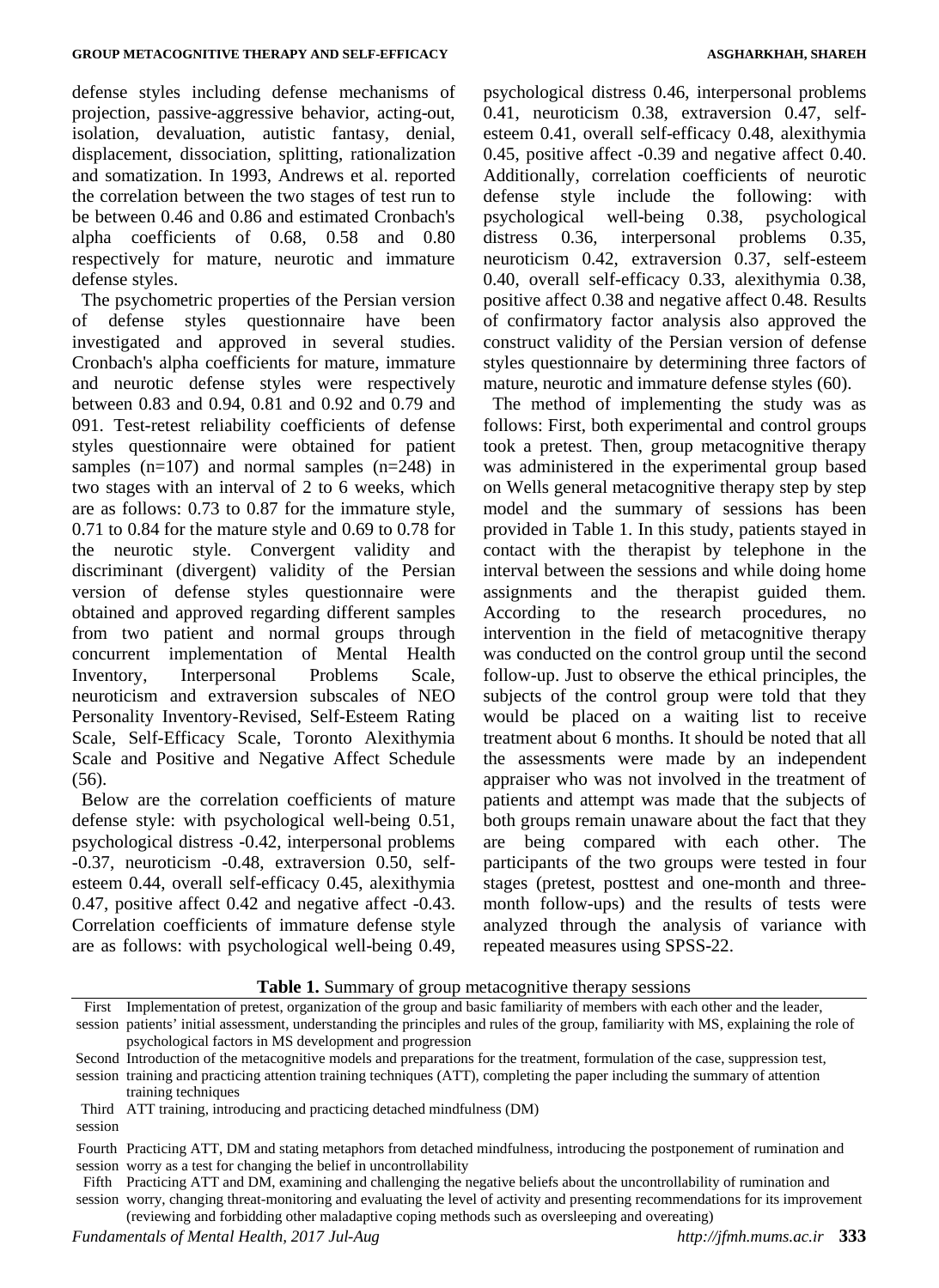#### **GROUP METACOGNITIVE THERAPY AND SELF-EFFICACY ASGHARKHAH, SHAREH**

Sixth Practicing ATT and DM, challenge with positive beliefs about rumination and worry, postponement of rumination, session behavioral test to challenge the risk-related beliefs (like a test for increasing and decreasing the level of worry), emphasis on reversing any remaining non-adaptive strategies, home assignments (ATT practicing, expanding DM application,

postponing rumination and worry, reversing avoidance of worry behaviors, loss of control test)

Seventh Practicing ATT and DM, working on the development of final treatment program for relapse prevention including session identifying the factors triggering the symptoms and encouraging the members to replace the old program by the new one Eighth Investigating the challenges of the treatment program (relapse prevention), predicting the future stimulators, strengthening session the alternative program, implementation of the posttest

#### **Results**

The age of the participants was between 30 and 40 years with the mean of 34.71 and standard deviation of 7.92. The sample included married subjects with the education level of diploma and above. Mean and standard deviation and percentage of changes in self-efficacy and defense styles scores of both

groups have been provided in Table 2, which show that this deviation in the experimental group has considerably changed in the posttest and follow-ups compared to the pretest while the means of the control group have not significantly changed in the four stages (Table 2).

| <b>Variable</b>                     | Group        | <b>Pretest</b> |                    | <b>Posttest</b> | <b>First follow-up</b> | Second follow-up | Percentage of |
|-------------------------------------|--------------|----------------|--------------------|-----------------|------------------------|------------------|---------------|
|                                     |              | Mean $(SD)$    | T statistic (Sig.) | Mean $(SD)$     | Mean $(SD)$            | Mean $(SD)$      | changes       |
| Self-efficacy                       | Experimental | 46.3(6.23)     | 0.453              | 70.3(5.24)      | 65.7(6.14)             | 64.0(5.57)       | 44%           |
|                                     | Control      | 47.8 (10.15)   | (0.807)            | 49.0(9.15)      | 49.1 (9.25)            | 49.1 (9.23)      | 3%            |
| Immature defense style Experimental |              | 11.0(1.46)     | 2.422              | 8.9(1.62)       | 8.6(1.22)              | 8.6(1.21)        | $-20%$        |
|                                     | Control      | 9.5(1.59)      | (0.024)            | 10.1(1.49)      | 10.1 (1.49)            | 10.1(1.48)       | 7%            |
| Mature defense style                | Experimental | 10.4(1.44)     | 1.367              | 13.3(1.05)      | 13.5 (1.09)            | 13.4(1.16)       | 29%           |
|                                     | Control      | 8.9(3.52)      | (0.192)            | 9.3(2.85)       | 9.2(2.81)              | 9.3(2.88)        | 5%            |
| Neurotic defense style              | Experimental | 11.3(3.14)     | 0.807              | 9.3(2.64)       | 8.7(1.85)              | 8.8(1.81)        | $-21%$        |
|                                     | Control      | 10.3(2.65)     | (0.428)            | 10.7(2.39)      | 10.8(2.40)             | 10.8(2.44)       | 4%            |

Results of independent t test to investigate the mean difference of the two groups in terms of the variables under study before the treatment revealed that the experimental and control groups do not show significant difference in the studied variables (Table 2).

Examining the results of Kolmogorov-Smirnov test for self-efficacy and defense styles in the two groups in each testing stage suggested that the data related to self-efficacy and defense styles follows normal distribution (Table 3). Besides, by examining the Levene's test for the equality of error

variances, the assumption of the equality of variances was observed and error variances of the dependent variables were equal in all groups (*P*>0.05). Investigating the results of M-Box's test of equality of covariance matrices also indicated that the assumption of homogeneity of variancecovariance matrix is established and observed covariance matrices of the dependent variables are equal in all groups (Table 4). Therefore, the assumptions of using the analysis of variance with repeated measures have been observed.

| Table 3. Results of Kolmogorov-Smirnov test |              |                                  |              |                 |                  |  |  |
|---------------------------------------------|--------------|----------------------------------|--------------|-----------------|------------------|--|--|
| Variable                                    | Group        | Z statistic (significance level) |              |                 |                  |  |  |
|                                             |              | Pretest                          | Posttest     | First follow-up | Second follow-up |  |  |
| Self-efficacy                               | Experimental | 0.649(0.794)                     | 0.980(0.293) | 0.966(0.308)    | 0.577(0.893)     |  |  |
|                                             | Control      | 0.510(0.957)                     | 0.573(0.898) | 0.559(0.913)    | 0.560(0.913)     |  |  |
| Immature defense style                      | Experimental | 0.795(0.553)                     | 0.693(0.723) | 0.681(0.742)    | 0.948(0.330)     |  |  |
|                                             | Control      | 0.409(0.996)                     | 0.449(0.988) | 0.522(0.948)    | 0.449(0.988)     |  |  |
| Mature defense style                        | Experimental | 0.690(0.727)                     | 0.472(0.979) | 0.614(0.845)    | 0.681(0.743)     |  |  |
|                                             | Control      | 0.570(0.901)                     | 0.587(0.881) | 0.574(0.897)    | 0.597(0.869)     |  |  |
| Neurotic defense style                      | Experimental | 0.849(0.466)                     | 0.516(0.953) | 0.763(0.605)    | 0.831(0.494)     |  |  |
|                                             | Control      | 0.653(0.787)                     | 0.575(0.895) | 0.563(0.909)    | 0.559(0.914)     |  |  |

**Table 4.** Results of M-Box test to establish the assumption of homogeneity of variance-covariance matrix

| <b>Equality of covariance matrix</b> | <b>Self-efficacy</b> | Immature defense style | Mature defense style | Neurotic defense style |
|--------------------------------------|----------------------|------------------------|----------------------|------------------------|
| M-Box                                | 82.880               | 76.077                 | 39.969               | 85.605                 |
| statistic                            | 6.701                | 6.088                  | 3.198                | 6.850                  |
| Significance                         | $0.001\,$            | $0.001\,$              | $\rm 0.001$          | 0.001                  |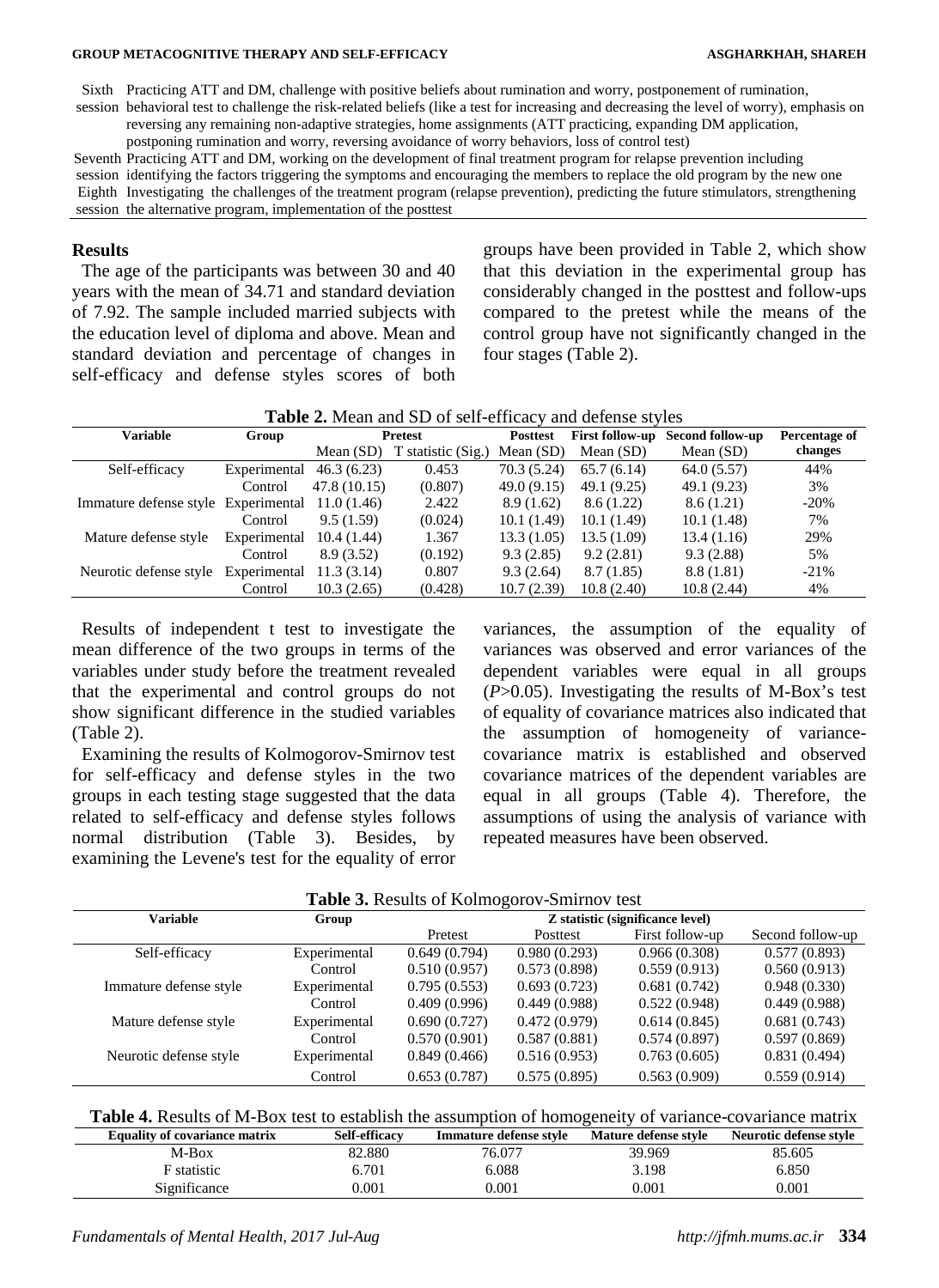Results of Mauchly's sphericity test in connection with self-efficacy (*P*<0.001) and mature defense style (*P*<0.001) reject the establishment of the condition of sphericity as multivariate statistics do not require the observance of sphericity and thus, with no assumption of sphericity, modification of Greenhouse-Geisser test was used to carry out ANOVA test with repeated measures for examining the interactive effects of time (repeating the measures in the form of pretest, posttest and followup tests) and groups under study (experimental and control). Results of this test (Table 5) confirm the existence of a statistically significant difference between the four measures concerning all the

variables  $(P<0.001)$ ; that is, there is significant difference at least between the mean of two of the implementations. Moreover, a significant interaction was observed between factor scores (pretest, posttest and follow-up tests) and groups in self-efficacy and mature defense style  $(P<0.001)$ ; that is, there is significant difference between the mean of the groups at least in one of the four repeated measures. These results indicate that group metacognitive therapy is effective in enhancing self-efficacy and using mature defense style. Statistical powers in Table 4 suggest significant accuracy in these causal relationships.

| <b>Variable</b>        | <b>Test</b>      | Source of      | Sum of  | Degrees of | Mean          |         | <b>F</b> statistic Significance | <b>Effect</b> | <b>Test</b> |
|------------------------|------------------|----------------|---------|------------|---------------|---------|---------------------------------|---------------|-------------|
|                        |                  | changes        | squares | freedom    | <b>Square</b> |         | level                           | size          | power       |
| Self-efficacy          | Between subjects | Group          | 4124.1  | 1, 23      | 4124.1        | 17.896  | 0.001                           | 0.44          | 0.98        |
|                        | Within subjects  | Factor         | 2306.7  | 1.3, 29.6  | 1790.6        | 111.250 | 0.001                           | 0.83          | 1.00        |
|                        |                  | Factor & group | 1854.3  | 1.3        | 1439.5        | 89.433  | 0.001                           | 0.79          | 1.00        |
| Immature defense style | Between subjects | Group          | 10.9    | 1, 22      | 10.9          | 1.394   | 0.250                           | 0.06          | 0.20        |
|                        | Within subjects  | Factor         | 11.5    | 1.8, 39.6  | 6.4           | 18.589  | 0.001                           | 0.46          | 1.00        |
|                        |                  | Factor & group | 38.3    | 1.8        | 21.3          | 61.792  | 0.001                           | 0.74          | 1.00        |
| Mature defense style   | Between subjects | Group          | 288.8   | 1, 22      | 288.8         | 14.546  | 0.001                           | 0.40          | 0.95        |
|                        | Within subjects  | Factor         | 53.5    | 1.4, 30.7  | 38.3          | 39.116  | 0.001                           | 0.64          | 1.00        |
|                        |                  | Factor & group | 31.3    | 1.4        | 22.4          | 22.869  | 0.001                           | 0.51          | 1.00        |
| Neurotic defense style | Between subjects | Group          | 30.4    | 1, 22      | 30.4          | 1.415   | 0.247                           | 0.06          | 0.21        |
|                        | Within subjects  | Factor         | 18.4    | 1.5, 32.4  | 12.5          | 7.202   | 0.005                           | 0.25          | 0.84        |
|                        |                  | Factor & group | 36.0    | 1.5        | 24.5          | 14.115  | 0.001                           | 0.39          | 0.99        |

Results of paired comparisons (mean difference of the two experimental and control groups) through Post hoc Bonferroni test of the research groups demonstrated that there is significant difference between the subjects of both groups in terms of selfefficacy and defense styles (*P*<0.001). Further, pairwise study of the mean difference of the three stages of posttest and one-month and three-month follow-up tests compared to the pretest in the experimental group revealed that a significant difference exists between each of the three stages and the pretest in the experimental group (*P*<0.001) and the greatest amount is respectively in the posttest, one-month follow-up and three-month follow-up (*P*<0.001).

Figures 1 to 4 display the process of changes in defense styles and self-efficacy scores in both groups.







**Figure 2.** Mean of mature defense style scores in the experimental and control groups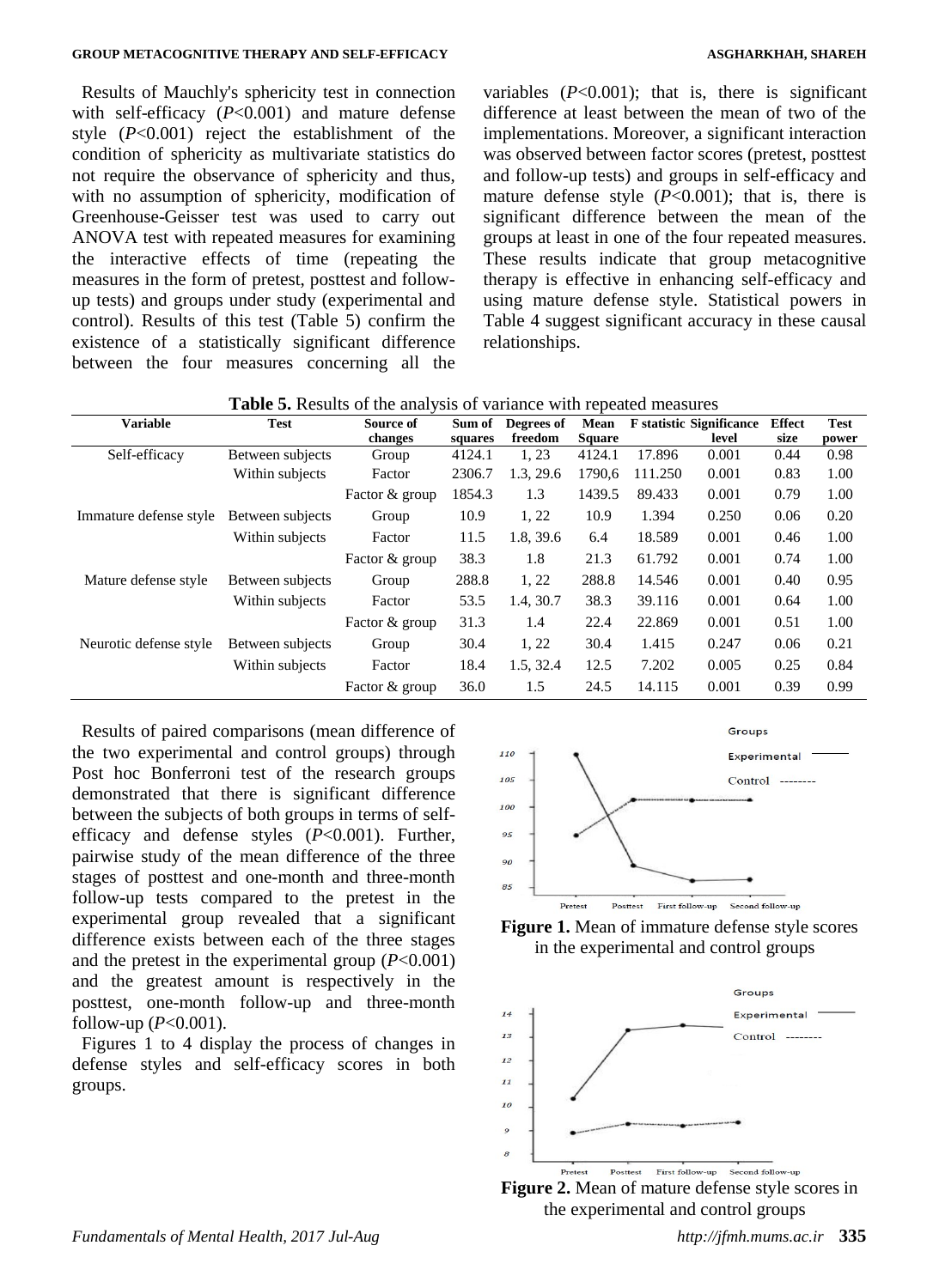

Pretest Posttest First follow-up Second follow-up

**Figure 3.** Mean of neurotic defense style scores in the experimental and control groups



**Figure 4.** Mean of self-efficacy scores in the experimental and control groups

#### **Discussion**

The present study was conducted with the aim of investigating the effectiveness of group metacognitive therapy in self-efficacy and defense styles of women with multiple sclerosis. The obtained results indicated that group metacognitive therapy leads to enhanced self-efficacy in MS women. These results are relatively consistent with the findings obtained by Veenman and Vanhout (61), Wells (62), Maleki (63), Cole (64), Ghobari and Adamzadeh (65) and Pourheydari (66) stating that training cognitive and metacognitive strategies can improve self-efficacy of individuals. Additionally, studies by Frei, Svarin, Steurer-Stey and Puhan (20) and Lorig and Holman also revealed that promotion of self-efficacy in chronic diseases increases life expectancy and moderates health behaviors and leads to the control of symptoms, treatment of physical issues and improvement of psychosocial effects of chronic patients.

By improving the metacognition, metacognitive therapy helps the patients better go through a thought process in the face of problems based on information processing and with decentralization

from the problem and its consequences towards attention to oneself. This in turn leads to the individual's more favorable behavior and prevention of subsequent injuries. In other words, changes in the individual's thought process help him be alert to available useful resources and awareness of useful resources probably increases optimism and finally self-efficacy in the person. Besides, metacognitive therapy and improvement of metacognitions direct the individual's thinking in the face of problems and problem-solving (67), which can result in the improvement of self-efficacy.

Since the results of treatment were also sustained in the follow-ups, it can be probably said that metacognitive therapy helps the patients form a new relationship with their thoughts and enables them to modify the metacognitions that increase the maladaptive style of repetitive negative thoughts. Moreover, during the sessions, some methods were taught to the patients who can use them when necessary in the future in order to cope with worries and this is another reason for the sustainability of treatment results after follow-up (68). It can be concluded from the findings of this research that the new metacognitive therapy can be an effective treatment to prevent the escalation and possibly incidence of psychosomatic diseases like MS due to facilitating the change in beliefs and thoughts and preventing the individual from being involved in the content of thought.

Furthermore, results of this study suggested that metacognitive therapy can increase the use of mature defense style in MS patients. Hersoug et al. (69), Vaillant (70) and Cramer (71) believe that although defenses are stable and resistant to change, it is expected that they undergo changes in the situations like treatment. Numerous studies including Hersoug et al. (69), Vaillant (70) and Offer et al. (72) have investigated the relationship between defense styles and mental health and in some other studies such as the research conducted by Bond and Perry (28), the impact of dynamic psychotherapy on defense mechanisms in mental disorders has been examined; but no research has been conducted so far about the effects of metacognitive therapy on defense styles of physical patients especially MS people and the present study is the only one in this regard. Multiple studies have shown that people with chronic diseases experience great tension as soon as their illness is diagnosed and on the other hand, use of immature and neurotic defense mechanisms makes the treatment process more difficult since the individual's ability for general adaptation is reduced and this negatively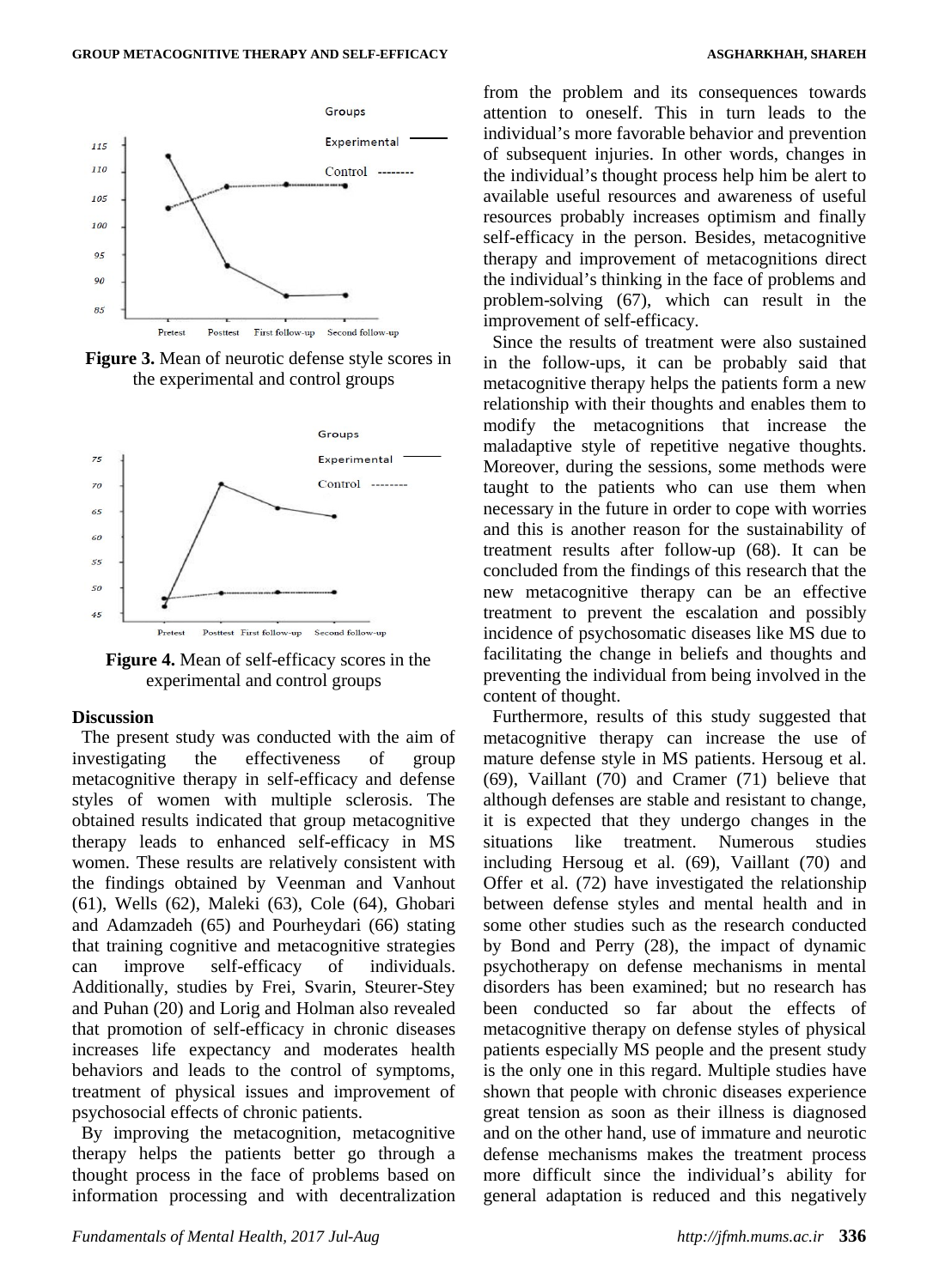affects the immune system of the patients' body and their ability to improve physically.

Given that ego defenses as psychological mechanisms have been conceptualized to manage debilitating emotions (35), in explaining the results of this study, it can be mentioned that the inability to regulate and manage emotions causes the individuals to use immature defense styles in the face of their problems. Hence, when emotional information is properly perceived and evaluated in the cognitive processing, organization of the individual's emotions and cognitions will have optimum performance and consequently, the likelihood of using mature defense mechanisms in stressful situations will increase. Use of mature defense mechanisms in turn raises the capacity for the individual's emotional management (73). In this way, people create immunity for themselves against physical and mental disorders by not suppressing and extremely disinhibiting the emotions, logically dealing with tensions and properly responding to the emotions (74).

Implementation of this study on a small sample of MS women in Mashhad can limit the generalizability of the results to all MS patients. Further, lack of examination of emotional disorders before starting the treatment and separation of patients based on the disorder type were other limitations of the study. It is recommended that future research be conducted on a larger number of patients including men and women and in different cities, whose findings are generalizable to other patients. In this way, the best treatment to reduce the complications of this disease is identified by comparing the metacognitive therapy with other psychological treatments. Besides, it is recommended that in a study, emotional disorders in MS patients be initially evaluated and then, patients be placed in treatment groups with regard to the

disorder type. In addition, a study on the effectiveness of group metacognitive therapy in other physical and psychosomatic illnesses can approve and expand the results of the present research.

#### **Conclusion**

Findings of this study demonstrated that group metacognitive therapy leads to improved selfefficacy and defense styles against stress-causing factors in MS women. It seems that by changing the metacognitions, self-efficacy and even defense styles can be improved and in this way, we can contribute to mental health especially in chronic patient population including MS. Easy training, no need for special equipment, easy implementation by patients, short-term treatment, clarity and simplicity of techniques, simple assignments between sessions, enabling the clients to withdraw from the treatment and also performing the treatment on a group basis were among the factors that led to the clients' cooperation and significant effectiveness of this therapy in changing the mental status and maintaining the results in the follow-ups.

#### **Acknowledgment**

This study has been conducted after being approved by the research deputy of Neyshabour Islamic Azad University and without the financial support of any institution. Hereby, we offer our thanks to the staff and patients of the MS Society in Khorasan Razavi, who sincerely helped us in doing this research.

This study is obtained from the Master's thesis of the first author with the guidance of the second author. The authors of the article declares no conflicts of interests and no sponsorship for the research.

#### *References*

1. Compston A, Coles A. Multiple sclerosis. Lancet 2002; 359(9313): 1221-31.

2. Compston A, Coles A. Multiple sclerosis. Lancet 2008; 372(9648): 1502-17.

3. Biediger D, Collet CH, Armspach, JP. Multiple sclerosis lesion detection with local multimodal Markovian analysis and cellular automata 'GrowCut'. J Comput Surg 2014; 1: 1-3.

4. Armstrong LE, Winant DM, Swasey PR, Seidle ME, Carter AL, Gehlsen GU. Ambulatory patients with multiple sclerosis. Phys Ther 1983; 63(8): 1274-9.

5. Stroud NM, Minahan CL. The impact of regular physical activity on fatigue, depression and quality of life in person with multiple sclerosis. Health Qual life 2009; 20(7): 68-77.

6. Valko PO, Bassetti CL, Bloch KE, Held U, Baumann CR. Validation of the fatigue severity scale in a Swiss cohort. Sleep 2008: 31(11): 1601-7.

7. Rafeeyan Z, Azarbarzin M, Mustafa Moosa F, Hasanzadeh A. Effect of aquatic exercise on the multiple sclerosis patients' quality of life. Iran J Nurs Midwifery Res 2010; 15(1): 43-7.

8. Spiro DB. Early onset multiple sclerosis: A review for nurse practitioners. J Pediatr Health Care 2011; 2(4): 1-10.

9. Milo R, Kahana E. Multiple sclerosis: geoepidemiology, genetics and the environment. Autoimmun Rev 2010; 9(5): A387-94.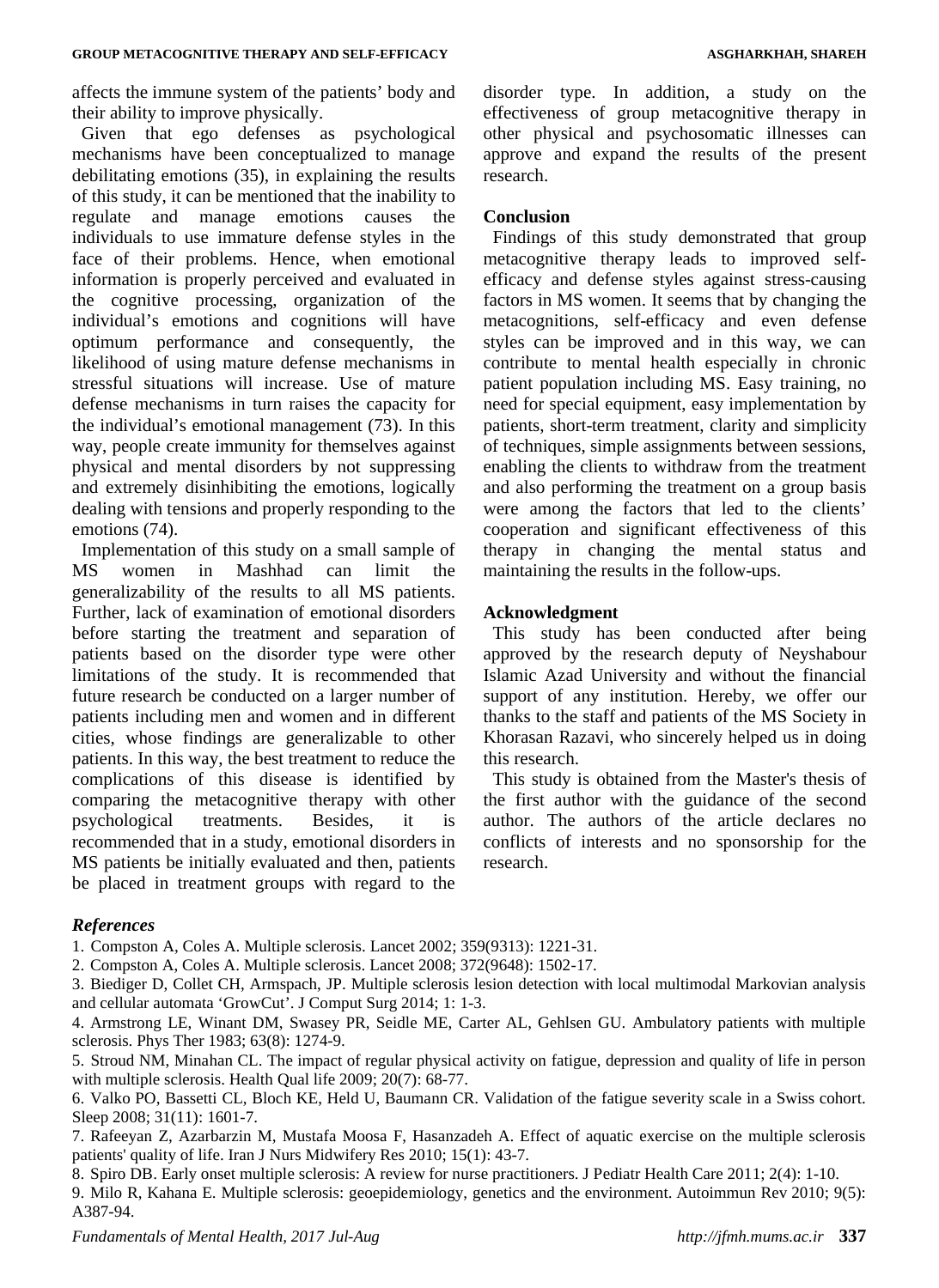10. Marvin, DW. Multiple sclerosis: continuing mysteries and current management. Journal of drug top 2000; 144(12): 93-102.

11. Ebrahimi Atri M, Saeedi F, Sarvari M, Khorshid Sokhangooy M. [Effect of aquatic exercise program on fatigue in women with multiple sclerosis. Journal of Mazandaran University of Medical Sciences 2012; 22: 54-61. (Persian)

12. McLlveen B, Robertson JV. A randomized controlled study of the outcome of hydrotherapy for subjects with low back or back and leg pain. Physiotherapy 1998; 84(1): 17-26.

13. Wilken JA, Turner AP, Williams RM, Kane R. Depression and multiple sclerosis: Review of a lethal combination. J Rehabil Res Dev 2006; 43(1): 45-62.

14. Siergert RJ, Abernethy DA. Depression in multiple sclerosis: a review. J Neurol Neurosurg 2005; (76): 469-75.

15. Janssens ACJW, Van Dorn PA, De Boer JB, Van der Meche FGA, Passchier J, Hitzen RQ. Impact of recently diagnosed multiple sclerosis on quality of life, anxiety, depression and distress of patients and partners. Acta Neurol Scand 2003: 108: 389-95.

16. Amtmann D, Bamer AM, Brockway JA, Cook KF, Johnson KL. Self-efficacy in multiple sclerosis. Int J MS Care 2011; 13: 81.

17. Kadden RM. The role of self-efficacy in the treatment of substance use disorders. Addict Behav 2011; 36(12): 1120- 6.

18. Liem AD, Lau S, Nie Y. The role of self-efficacy, task value, and achievement goals in predicting learning strategies, task disengagement, peer relationship, and achievement outcome. Contemp Educ Psychol 2008; 33(4): 486- 512.

19. Anderson RM, Funnell MM. Patient empowerment: reflections on the challenge of fostering the adoption of a new paradigm. Patient Educ Couns 2005; 57(2): 153-7.

20. Frei A, Svarin A, Steurer-Stey C, Puhan M. Self-efficacy instruments for patients with chronic diseases suffer from methodological limitations-a systematic review. Health Qual Life 2009; 7(86): 1-10.

21. Marks R, Allegrante JP, Lorig K. A review and synthesis of research evidence for self-efficacy enhancing interventions for reducing chronic disability: implications for health education practice (part I). Health Promot Pract 2005; 6(1): 37-43.

22. Lorig KR, Holman H. Self-management education: history, definition, outcomes, and mechanisms. Ann Behav Med 2003; 26(1): 1-7.

23. Kareshki H, Pakmehr H. [The relationship between perceived self-efficacy, meta-cognitive, and critical thinking with mental health among medical sciences students]. Hakim 2011; 14(3): 180-7. (Persian)

24. Besharat M, Barati N, Lotfi J. Relationship between coping styles and mental health in a sample of multiple sclerosis patients. Research in medicine 2008; 32 (1): 27-35. (Persian)

25. Freud S. The ego and the id 1923. In: Strachey J. (editor). The complete psychological works. New York: Norton; 1976: 34-47.

26. Pfeffer CR, Hurt SW, Peskin JR, Siefker CA. Suicide children grow up: Ego functions associated with suicide attempts. J Am Acad Child Adolesc Psychiatr 1995; 34: 1318-25.

27. Besharat M, Sharifi M, Iravani. [The relationship between attachment styles and defensive mechanisms]. Journal of psychology 2001; 19: 277-89. (Persian)

28. Bond M, Perry JC. Long-term changes in defense style with psychodynamic psychotherapy for depressive, anxiety, and personality disorders. Am J Psychiatr 2004; 161: 1665-71.

29. Vaillant GE. Adaptation to life. Cambridge, MA: Harvard University Press; 1998: 112-36.

30. Vaillant GE. Adaptive mental mechanisms: Their role in a positive psychology. Am Psychol 2000; 55(1): 89-98.

31. Vaillant GE. Defense mechanism. In: Kazdin AE. (editor). Encyclopedia of psychology. Oxford: Oxford university press, 2001: 96-112.

32. Kipper L, Blaya C, Teruchkin B, Heldt E, Isolan L, Mezzono K, et al. Evaluation of defense mechanisms in adult patients with panic disorder: before and after treatment. J Nerv Ment Dis 2005; 193: 619-24.

33. Kipper L, Blaya C, Wachleski C, Dornelles M, Salum GA., Heldt E, et al. Trauma and defense style as response predictors of pharmacological treatment in panic patients. Eur Psychiat 2007; 22: 87-91.

34. Kwon P, Olson ML. Rumination and depressive symptoms: Moderating role of defense style immaturity. Pers Individ Diff 2007; 43: 715-24.

35. Besharat MA. Relationship of alexithymia with coping styles and interpersonal problems. Procedia Soc Behav Sci 2010; 5: 614-49.

36. Besharat MA, Shahidi S. What is the relationship between alexithymia and ego defense styles? A correlational study with Iranian students. Asian J Psychiatry 2011; 4(2): 145-9.

37. Watson DC. Predicting psychiatric symptomathology with the Defense Style Questionnaire-40. International. J Stress Manag 2002; 9: 275-87.

38. Vaillant GE. Ego mechanisms of defense and personality psychopathology. J Abnorm Psychol 1994; 103(20): 44- 50.

39. Anderson JR. Cognitive psychology and its implications. 2<sup>nd</sup> ed. New York: Freeman; 1985: 39-48.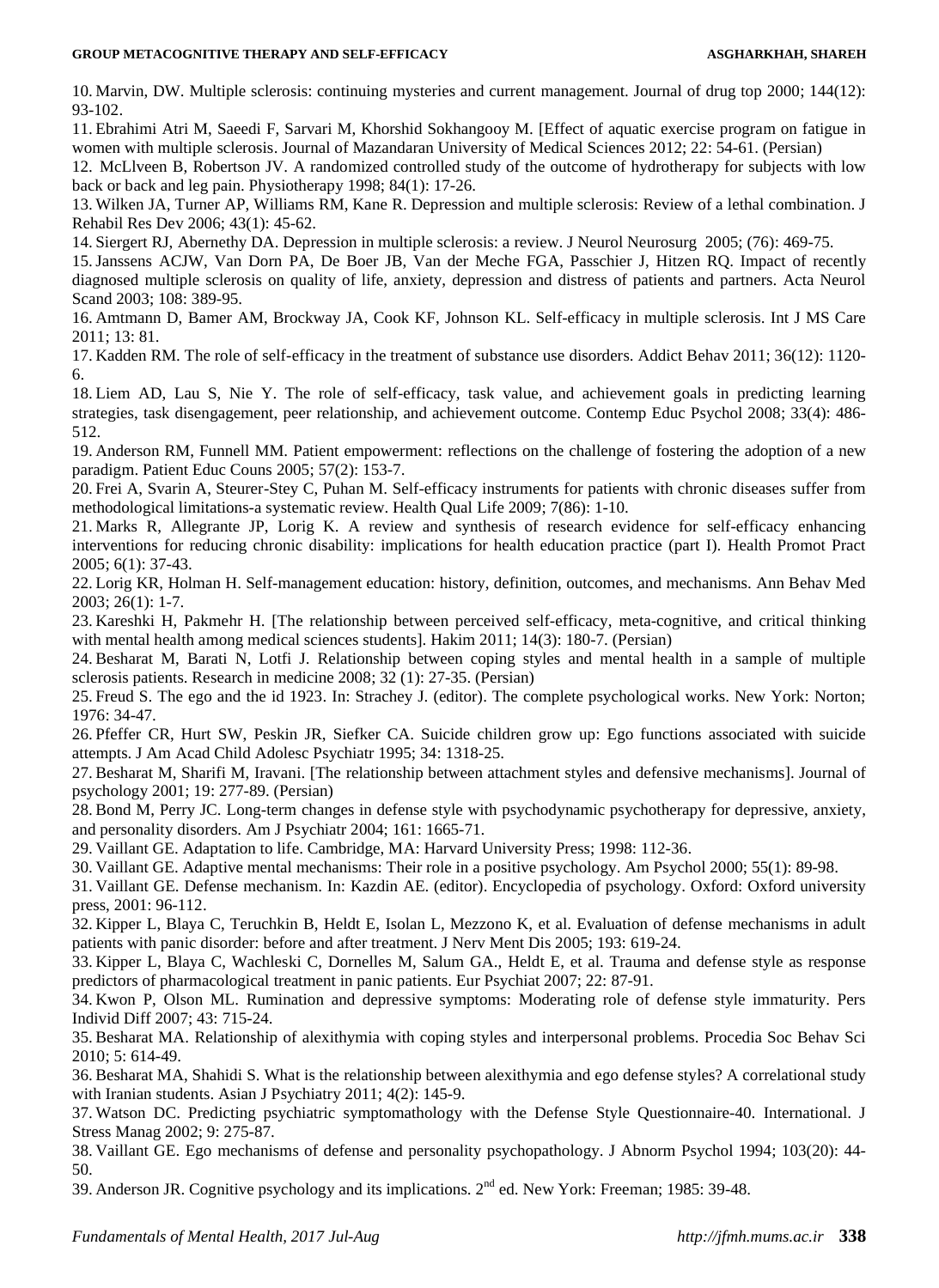40. Flavell JH. Metacognition and metacognitive monitoring: A new area of cognitive-developmental inquiry. Am Psychol 1979; 34(10): 906-11.

41. Moses LJ, Baird JA. Metacognition. In: Wilson RA, Keil FC. (editors). The MIT encyclopedia of the cognitive sciences; Cambridge, MA: MIT Press; 1999: 533-5.

42. Wells A. Emotional disorders and metacognition: Innovative cognitive therapy. Chichester, UK: Wiley; 2000: 125- 31.

43. Wells A. Meta-cognitive therapy for anxiety and depression. New York: Guilford; 2009.

44. Wells A. Detached mindfulness in cognitive therapy: A metacognitive analysis and ten techniques. J Ratio Emot Cogn Behav Ther 2005; 23: 337-55.

45. Cartwright-Hatton S, Wells A. Beliefs about worry and intrusions: the meta-cognitions questionnaire and its correlates. J Anxiety Disord 1997; 11: 279-96.

46. Wells A, Welford M, Fraser J, King P, Mendel E, Wisely J, et al. Chronic PTSD treated with metacognitive therapy: An open trial. Cogn Behav Pract 2008; 15(1): 85-92.

47. Wells A, Sembi S. Meta cognitive therapy for PTSD: A preliminary investigation of a new brief treatment. J Behav Ther Exp Psychiatr 2004; 35: 307-18.

48. Fisher PL, Wells A. Meta-cognitive therapy for obsessive-compulsive disorder: A case series. J Behav Ther Exp Psychiatr 2008; 43: 117-32.

49. Shareh H, Gharraee B, Atef-Vahid MK, Eftekhar M. Metacognitive Therapy (MCT), fluvoxamine, and combined treatment in improving obsessive-compulsive, depressive and anxiety symptoms in patients with obsessive-compulsive disorder (OCD). Iran J Psychiatr Behav Sci 2010; 4(2): 17-25.

50. Wells A, Papageorgiou C. Brief cognitive therapy for social phobia: A case series. Behav Res Ther 2001; 39: 713- 20.

51. Wells A, Fisher P, Myers S, Wheatley J, Patel T, Brewin CR. Metacognitive therapy in recurrent and persistent depression: A multiple-baseline study of a new treatment. Cogn Ther Res 2009; 33(3): 291-300.

52. Kurtzke JF. Rating neurologic impairment in multiple sclerosis: An extended disability status scale (EDSS). Neurology 1983; 33(11): 1444-52.

53. Nunnally JC, Bernstein IH. Psychometric theory. 3rd ed. New York: McGraw-Hill; 1994: 15-38.

54. Meyer-Moock S, Feng YS, Maeurer M, Werner Dippe F, Kohlmann LT. Systematic literature review and validity evaluation of the Expanded Disability Status Scale (EDSS) and the Multiple Sclerosis Functional Composite (MSFC) in patients with multiple sclerosis. [cited 2013]. Available from: http://creative commons. org/public domain/zero/1.0/

55. Farahani A, Azimian M, Fallahpour M, Karimloo M. The reliability and validity of the Persian version of fatigue scale in people with multiple sclerosis. Rehabilitation journal 2012; 13: 84-91.

56. Sherer M, Maddux JE. The self-efficacy scale: Construction and validation. Psychol Rep 1982; 51: 663-71.

57. Barati S. [Examine the relationship between self-efficacy, self-esteem and self-care among junior high school students]. MS. Dissertation. Ahvaz: Chamran University, 1997: 87-99. (Persian)

58. Asgharnejad T, Ahmadi M, Farzad V, Khodapanahi MK. [Psychometric properties of Sherer's general self efficacy scale]. Iranian journal of psychology 2006; 10: 262-74. (Persian)

59. Andrews G, Singh M, Bond M. The defense style questionnaire, J Nerv Ment Dis 1993; 5: 246-56.

60. Heidarinasab L. [Compare clinical and non-clinical samples defense mechanisms based on standardization and psychometric findings on Iranian questionnaire defensive style (DSQ)]. Ph.D. Dissertation. Tehran: Tarbiat Modares University, 2006: 117-28. (Persian)

61. Veenman MVJ, Vanhout AM, Afflerbach A. Metacognition and learning conceptual and methodological consideration of metacognition learning. USA: Springer science, Inc 2006; 103-40.

62. Wells A. Cognitive therapy of anxiety disorders: A practice manual and conceptual guide. USA: Wiley; 1997: 65- 78.

63. Maleki B. [The effect of teaching cognitive strategies to increase learning and retention of textbooks]. Advances in cognitive science 2005; 7(3): 41-50. (Persian)

64. Cole P. Learner generated questions and comments: tools for improving instruction ERIC document service, 1993; NO: ED 362160.

65. Ghobari B, Adamzadeh F. [The effect of the application of cognitive and metacognitive strategies to improve the composition of students with learning disabilities in elementary school, poor reliability and education]. Tehran University journal of psychology and education 2007; 37(1): 57-71. (Persian)

66. Pourheydari F. [The relationship between achievement goal orientation and cognitive awareness and academic performance of students in third grade boy Kamyaran city]. MS. Dissertation. Islamic Azad University, Science and Research: Faculty of humanities and social sciences, 2010: 76-95. (Persian)

67. Besharat M, Abbaspoor T. [The relationship between metacognitive strategies and creativity and tolerance among students]. MD. Dissertation. Azad University of Ahvaz, 2010: 101-18. (Persian)

68. Wells A, King P. Metacognitive therapy for generalized anxiety disorder: An open trial. J Behave Ther Exp Psychiatr 2006; 37: 206-12.